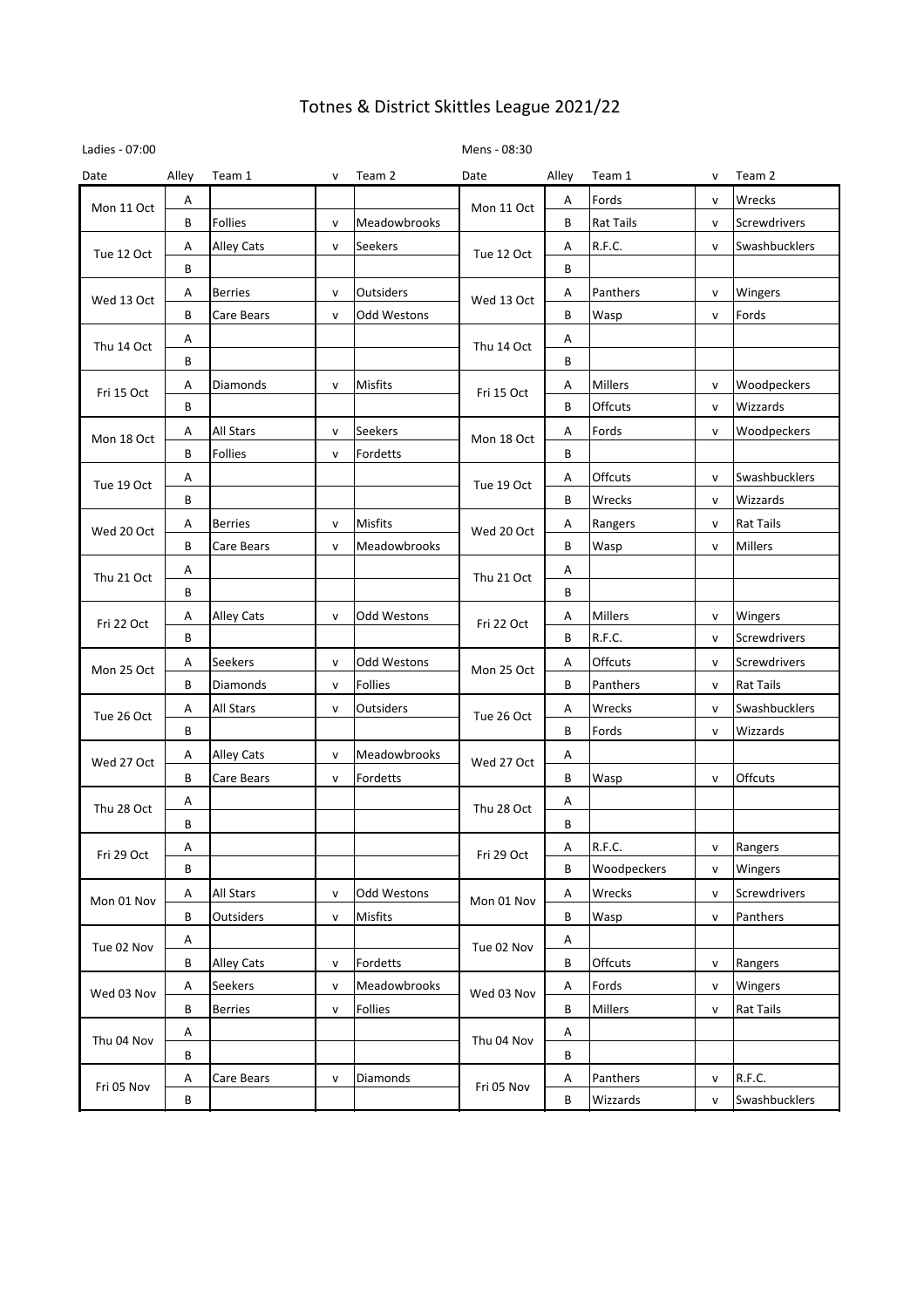| Ladies - 07:00 |       |                   |              |                   | Mens - 08:30 |       |                |              |                  |
|----------------|-------|-------------------|--------------|-------------------|--------------|-------|----------------|--------------|------------------|
| Date           | Alley | Team 1            | v            | Team 2            | Date         | Alley | Team 1         | v            | Team 2           |
| Mon 08 Nov     | Α     | <b>All Stars</b>  | $\mathsf{v}$ | Misfits           | Mon 08 Nov   | Α     | Woodpeckers    | v            | <b>Rat Tails</b> |
|                | В     |                   |              |                   |              | B     | Wizzards       | $\mathsf{v}$ | Screwdrivers     |
| Tue 09 Nov     | Α     |                   |              |                   | Tue 09 Nov   | Α     | Wrecks         | V            | Rangers          |
|                | В     | Seekers           | $\mathsf{v}$ | Fordetts          |              | B     | Offcuts        | V            | Panthers         |
| Wed 10 Nov     | Α     | Odd Westons       | $\mathsf{v}$ | Meadowbrooks      | Wed 10 Nov   | Α     | Fords          | $\mathsf{v}$ | Swashbucklers    |
|                | В     | <b>Berries</b>    | $\mathsf{v}$ | Care Bears        |              | В     | <b>Millers</b> | V            | R.F.C.           |
| Thu 11 Nov     | Α     |                   |              |                   | Thu 11 Nov   | Α     |                |              |                  |
|                | В     |                   |              |                   |              | B     |                |              |                  |
| Fri 12 Nov     | Α     | Alley Cats        | $\mathsf{v}$ | Diamonds          | Fri 12 Nov   | Α     |                |              |                  |
|                | В     |                   |              |                   |              | B     | Wasp           | v            | R.F.C.           |
| Mon 15 Nov     | Α     | Outsiders         | $\mathsf{v}$ | Follies           | Mon 15 Nov   | Α     | Swashbucklers  | v            | Screwdrivers     |
|                | B     | Seekers           | $\mathsf{v}$ | Diamonds          |              | B     | Wrecks         | V            | Panthers         |
| Tue 16 Nov     | Α     |                   |              |                   |              | Α     |                |              |                  |
|                | В     | Odd Westons       | v            | Fordetts          | Tue 16 Nov   | В     | Woodpeckers    | v            | R.F.C.           |
|                | Α     | All Stars         | $\mathsf{v}$ | Meadowbrooks      |              | Α     | <b>Millers</b> | $\mathsf{v}$ | Offcuts          |
| Wed 17 Nov     | В     |                   |              |                   | Wed 17 Nov   | B     | Wasp           | $\mathsf{V}$ | Rangers          |
|                | Α     |                   |              |                   |              | А     |                |              |                  |
| Thu 18 Nov     | В     |                   |              |                   | Thu 18 Nov   | В     |                |              |                  |
|                | Α     | <b>Alley Cats</b> | $\mathsf{v}$ | <b>Berries</b>    | Fri 19 Nov   | Α     | Wingers        | v            | <b>Rat Tails</b> |
| Fri 19 Nov     | B     |                   |              |                   |              | B     | Wizzards       | $\mathsf{v}$ | Rangers          |
|                | Α     | Misfits           | $\mathsf{v}$ | Follies           |              | Α     | Fords          | v            | Screwdrivers     |
| Mon 22 Nov     | В     | Odd Westons       | v            | Diamonds          | Mon 22 Nov   | В     |                |              |                  |
|                | Α     |                   |              |                   | Tue 23 Nov   | Α     | Swashbucklers  | v            | Rangers          |
| Tue 23 Nov     | B     | Outsiders         | v            | Care Bears        |              | B     | Woodpeckers    | v            | Offcuts          |
|                | Α     | Seekers           | $\mathsf{v}$ | <b>Berries</b>    |              | А     | Wrecks         | v            | <b>Millers</b>   |
| Wed 24 Nov     | В     |                   |              |                   | Wed 24 Nov   | В     | Wasp           | $\mathsf{v}$ | <b>Rat Tails</b> |
|                | Α     |                   |              |                   |              | Α     |                |              |                  |
| Thu 25 Nov     | B     |                   |              |                   | Thu 25 Nov   | B     |                |              |                  |
|                | Α     | Meadowbrooks      | $\mathsf{v}$ | Fordetts          | Fri 26 Nov   | Α     | Wingers        | $\mathsf{v}$ | R.F.C.           |
| Fri 26 Nov     | B     |                   |              |                   |              | B     | Wizzards       | v            | Panthers         |
|                | Α     | All Stars         | $\mathsf{v}$ | Fordetts          |              | Α     | Swashbucklers  | $\mathsf{v}$ | Panthers         |
| Mon 29 Nov     | В     | Misfits           | $\mathsf{v}$ | Care Bears        | Mon 29 Nov   | В     | Wasp           | V            | Screwdrivers     |
|                | Α     |                   |              |                   |              | A     |                |              |                  |
| Tue 30 Nov     | В     | Outsiders         | $\mathsf{v}$ | <b>Alley Cats</b> | Tue 30 Nov   | B     | Woodpeckers    | V            | Wrecks           |
|                | Α     | Meadowbrooks      | $\mathsf{v}$ | Diamonds          |              | Α     | Fords          | v            | <b>Rat Tails</b> |
| Wed 01 Dec     | В     | Odd Westons       | $\mathsf{v}$ | <b>Berries</b>    | Wed 01 Dec   | B     | Screwdrivers   | v            | Rangers          |
|                | Α     |                   |              |                   |              | A     |                |              |                  |
| Thu 02 Dec     | В     |                   |              |                   | Thu 02 Dec   | В     |                |              |                  |
|                | A     |                   |              |                   |              | A     | Wingers        | V            | Offcuts          |
| Fri 03 Dec     | B     |                   |              |                   | Fri 03 Dec   | B     | Wizzards       | v            | Millers          |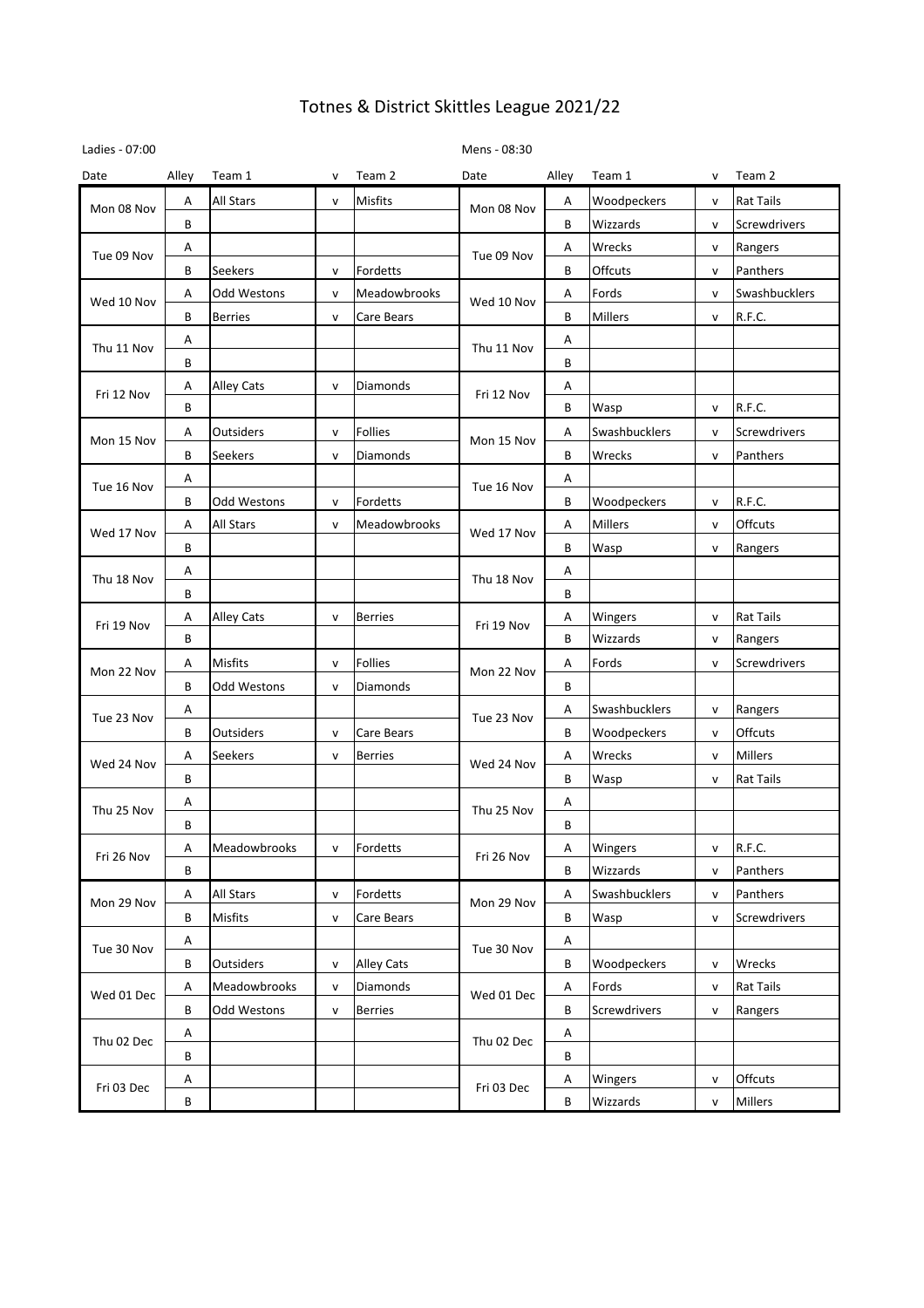| Ladies - 07:00 |       |                  |              |                  | Mens - 08:30 |       |                        |              |               |  |  |
|----------------|-------|------------------|--------------|------------------|--------------|-------|------------------------|--------------|---------------|--|--|
| Date           | Alley | Team 1           | v            | Team 2           | Date         | Alley | Team 1                 | v            | Team 2        |  |  |
| Mon 06 Dec     | Α     | <b>Misfits</b>   | v            | Alley Cats       | Mon 06 Dec   | Α     | Screwdrivers           | v            | Panthers      |  |  |
|                | B     |                  |              |                  |              | B     |                        |              |               |  |  |
| Tue 07 Dec     | Α     | Fordetts         | v            | <b>Diamonds</b>  | Tue 07 Dec   | A     | Fords                  | v            | Rangers       |  |  |
|                | B     |                  |              |                  |              | B     | Wizzards               | $\mathsf{v}$ | Woodpeckers   |  |  |
| Wed 08 Dec     | Α     | Meadowbrooks     | $\mathsf{v}$ | <b>Berries</b>   | Wed 08 Dec   | А     | Swashbucklers          | $\mathsf{v}$ | Millers       |  |  |
|                | B     | Outsiders        | $\mathsf{v}$ | Seekers          |              | B     |                        |              |               |  |  |
| Thu 09 Dec     | Α     |                  |              |                  | Thu 09 Dec   | Α     |                        |              |               |  |  |
|                | B     |                  |              |                  |              | B     |                        |              |               |  |  |
| Fri 10 Dec     | Α     | All Stars        | $\mathsf{v}$ | Follies          | Fri 10 Dec   | Α     | <b>Rat Tails</b>       | v            | R.F.C.        |  |  |
|                | B     |                  |              |                  |              | B     | Wingers                | v            | Wrecks        |  |  |
| Mon 13 Dec     | Α     | All Stars        | $\mathsf{v}$ | Diamonds         | Mon 13 Dec   | Α     | Rangers                | $\mathsf{v}$ | Panthers      |  |  |
|                | B     | <b>Follies</b>   | $\mathsf{v}$ | Care Bears       |              | B     | Swashbucklers          | $\mathsf{v}$ | Woodpeckers   |  |  |
| Tue 14 Dec     | Α     |                  |              |                  | Tue 14 Dec   | Α     | Screwdrivers           | $\mathsf{v}$ | Millers       |  |  |
|                | В     | <b>Misfits</b>   | v            | Seekers          |              | B     |                        |              |               |  |  |
| Wed 15 Dec     | Α     | Fordetts         | $\mathsf{v}$ | <b>Berries</b>   | Wed 15 Dec   | Α     | <b>Rat Tails</b>       | $\mathsf{v}$ | Offcuts       |  |  |
|                | B     |                  |              |                  |              | B     | Wasp                   | $\mathsf{v}$ | Swashbucklers |  |  |
| Thu 16 Dec     | Α     |                  |              |                  | Thu 16 Dec   | Α     |                        |              |               |  |  |
|                | В     |                  |              |                  |              | B     |                        |              |               |  |  |
| Fri 17 Dec     | Α     | Odd Westons      | $\mathsf{v}$ | Outsiders        | Fri 17 Dec   | Α     | Fords                  | v            | R.F.C.        |  |  |
|                | B     |                  |              |                  |              | B     | Wingers                | $\mathsf{v}$ | Wizzards      |  |  |
| Mon 20 Dec     |       |                  |              |                  | Mon 20 Dec   |       |                        |              |               |  |  |
| Tue 21 Dec     |       |                  |              |                  | Tue 21 Dec   |       |                        |              |               |  |  |
| Wed 22 Dec     |       |                  |              |                  | Wed 22 Dec   |       |                        |              |               |  |  |
| Thu 23 Dec     |       |                  |              |                  | Thu 23 Dec   |       |                        |              |               |  |  |
| Fri 24 Dec     |       | Christmas Break  |              |                  | Fri 24 Dec   |       |                        |              |               |  |  |
| Mon 27 Dec     |       |                  |              |                  | Mon 27 Dec   |       | <b>Christmas Break</b> |              |               |  |  |
| Tue 28 Dec     |       |                  |              |                  | Tue 28 Dec   |       |                        |              |               |  |  |
| Wed 29 Dec     |       |                  |              |                  | Wed 29 Dec   |       |                        |              |               |  |  |
| Thu 30 Dec     |       |                  |              |                  | Thu 30 Dec   |       |                        |              |               |  |  |
| Fri 31 Dec     |       |                  |              |                  | Fri 31 Dec   |       |                        |              |               |  |  |
| Mon 03 Jan     | Α     | <b>All Stars</b> | $\mathsf{v}$ | Care Bears       | Mon 03 Jan   | Α     | Fords                  | $\mathsf{v}$ | Panthers      |  |  |
|                | B     | Follies          | $\mathsf{v}$ | Alley Cats       |              | B     | Screwdrivers           | $\mathsf{v}$ | Woodpeckers   |  |  |
| Tue 04 Jan     | Α     |                  |              |                  | Tue 04 Jan   | A     | Rangers                | $\mathsf{v}$ | Millers       |  |  |
|                | B     |                  |              |                  |              | B     |                        |              |               |  |  |
| Wed 05 Jan     | Α     | Meadowbrooks     | $\mathsf{v}$ | <b>Outsiders</b> | Wed 05 Jan   | A     | <b>Rat Tails</b>       | $\mathsf{V}$ | Wrecks        |  |  |
|                | В     | Misfits          | $\mathsf{v}$ | Odd Westons      |              | В     | Swashbucklers          | $\mathsf{v}$ | Wingers       |  |  |
| Thu 06 Jan     | Α     |                  |              |                  | Thu 06 Jan   | A     |                        |              |               |  |  |
|                | B     |                  |              |                  |              | B     |                        |              |               |  |  |
|                | Α     | Diamonds         | $\mathsf{v}$ | Berries          | Fri 07 Jan   | Α     | R.F.C.                 | $\mathsf{v}$ | Offcuts       |  |  |
| Fri 07 Jan     | B     |                  |              |                  |              | B     | Wasp                   | $\mathsf{v}$ | Wingers       |  |  |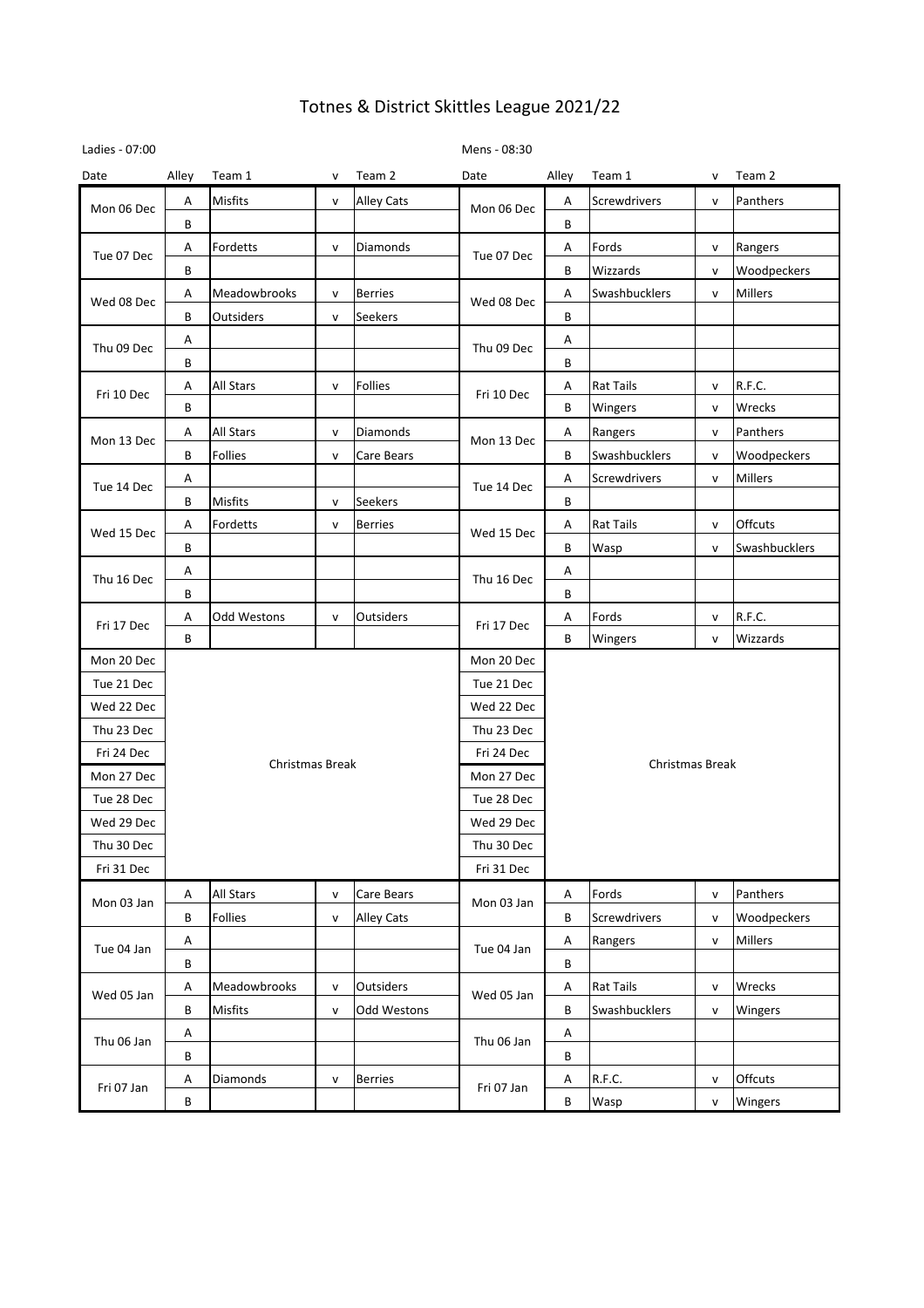| Ladies - 07:00 |       |                     |                 |                   | Mens - 08:30 |                 |                   |              |                |  |  |
|----------------|-------|---------------------|-----------------|-------------------|--------------|-----------------|-------------------|--------------|----------------|--|--|
| Date           | Alley | Team 1              | V               | Team 2            | Date         | Alley           | Team 1            | $\mathsf{V}$ | Team 2         |  |  |
| Mon 10 Jan     | Α     |                     |                 |                   | Mon 10 Jan   | Α               | Panthers          | v            | Millers        |  |  |
|                | В     | Follies             | ${\sf v}$       | <b>Seekers</b>    |              | В               | Wasp              | $\mathsf{v}$ | Wizzards       |  |  |
| Tue 11 Jan     | Α     | Fordetts            | $\mathsf{v}$    | Outsiders         | Tue 11 Jan   | Α               | Fords             | $\mathsf{v}$ | Offcuts        |  |  |
|                | В     |                     |                 |                   |              | B               | <b>Rat Tails</b>  | $\mathsf{v}$ | Wizzards       |  |  |
| Wed 12 Jan     | Α     | All Stars           | $\mathsf{v}$    | <b>Berries</b>    | Wed 12 Jan   | Α               | Screwdrivers      | V            | Wingers        |  |  |
|                | В     | Meadowbrooks        | ${\sf v}$       | Misfits           |              | В               |                   |              |                |  |  |
| Thu 13 Jan     | Α     |                     |                 |                   | Thu 13 Jan   | Α               |                   |              |                |  |  |
|                | В     |                     |                 |                   |              | В               |                   |              |                |  |  |
| Fri 14 Jan     | Α     | Care Bears          | $\mathsf{v}$    | Alley Cats        | Fri 14 Jan   | Α               | R.F.C.            | $\mathsf{V}$ | Wrecks         |  |  |
|                | В     |                     |                 |                   |              | B               | Rangers           | $\mathsf{v}$ | Woodpeckers    |  |  |
| Mon 17 Jan     | Α     | <b>All Stars</b>    | v               | <b>Alley Cats</b> | Mon 17 Jan   | Α               | Panthers          | v            | Woodpeckers    |  |  |
|                | B     | Follies             | ${\sf v}$       | Odd Westons       |              | В               |                   |              |                |  |  |
| Tue 18 Jan     | Α     | Diamonds            | $\mathsf{v}$    | Outsiders         | Tue 18 Jan   | Α               | Offcuts           | v            | Wrecks         |  |  |
|                | В     | Fordetts            | ${\sf v}$       | Misfits           |              | В               | Wasp              | $\mathsf{v}$ | Woodpeckers    |  |  |
| Wed 19 Jan     | Α     |                     |                 |                   | Wed 19 Jan   | Α               | Fords             | $\mathsf{v}$ | <b>Millers</b> |  |  |
|                | В     | Care Bears          | $\mathsf{v}$    | Seekers           |              | B               | <b>Rat Tails</b>  | v            | Swashbucklers  |  |  |
| Thu 20 Jan     | Α     |                     |                 |                   | Thu 20 Jan   | Α               |                   |              |                |  |  |
|                | В     |                     |                 |                   |              | В               |                   |              |                |  |  |
| Fri 21 Jan     | Α     | Wasp                |                 | Wrecks            | Fri 21 Jan   | Α               | Rangers           | v            | Wingers        |  |  |
|                | В     |                     |                 |                   |              | В               | R.F.C.            | $\mathsf{v}$ | Wizzards       |  |  |
| Mon 24 Jan     | Α     |                     |                 | Mon 24 Jan        | Α            |                 |                   |              |                |  |  |
|                | В     |                     |                 |                   | В            |                 |                   |              |                |  |  |
| Tue 25 Jan     | Α     |                     |                 | Tue 25 Jan        | Α            | KO Cup fixtures |                   |              |                |  |  |
|                | В     |                     |                 |                   | В            |                 |                   |              |                |  |  |
| Wed 26 Jan     | А     |                     | KO Cup fixtures | Wed 26 Jan        | Α            |                 |                   |              |                |  |  |
|                | В     |                     |                 |                   | B            |                 |                   |              |                |  |  |
| Thu 27 Jan     | Α     |                     |                 | Thu 27 Jan        | Α            |                 |                   |              |                |  |  |
|                | B     |                     |                 |                   | B            |                 |                   |              |                |  |  |
| Fri 28 Jan     | Α     |                     |                 | Fri 28 Jan        | Α            |                 |                   |              |                |  |  |
|                | B     |                     |                 |                   |              | B               |                   |              |                |  |  |
| Mon 31 Jan     | Α     |                     |                 |                   | Mon 31 Jan   | Α               |                   |              |                |  |  |
|                | В     |                     |                 |                   |              | B               |                   |              |                |  |  |
| Tue 01 Feb     | Α     |                     |                 |                   | Tue 01 Feb   | A               |                   |              |                |  |  |
|                | В     |                     |                 |                   |              | B               |                   |              |                |  |  |
| Wed 02 Feb     | Α     |                     |                 |                   | Wed 02 Feb   | Α               |                   |              |                |  |  |
|                | B     | Castle Cup fixtures |                 |                   |              | В               | Dart Cup fixtures |              |                |  |  |
|                | Α     |                     |                 |                   |              | Α               |                   |              |                |  |  |
| Thu 03 Feb     | В     |                     |                 |                   | Thu 03 Feb   | В               |                   |              |                |  |  |
|                | A     |                     |                 |                   |              | A               |                   |              |                |  |  |
| Fri 04 Feb     | B     |                     |                 |                   | Fri 04 Feb   | B               |                   |              |                |  |  |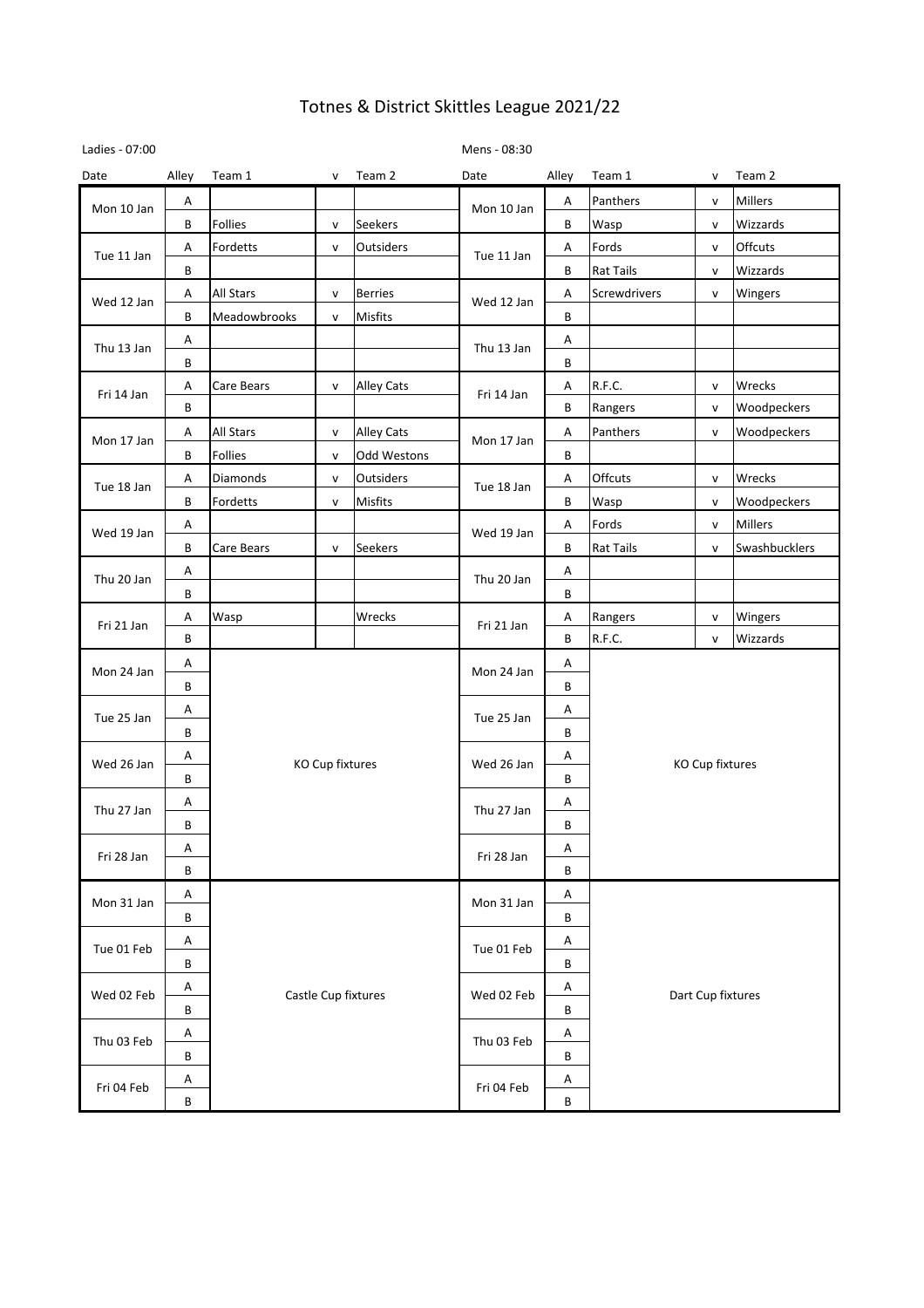| Ladies - 07:00 |         |                |                        | Mens - 08:30 |         |                |                        |
|----------------|---------|----------------|------------------------|--------------|---------|----------------|------------------------|
| Date           | Alley   | Team 1         | Team 2<br>$\mathsf{v}$ | Date         | Alley   | Team 1         | Team 2<br>$\mathsf{v}$ |
| Mon 07 Feb     | A       |                |                        | Mon 07 Feb   | Α       |                |                        |
|                | B       |                |                        |              | B       |                |                        |
| Tue 08 Feb     | Α       |                | Tue 08 Feb             | A            |         |                |                        |
|                | B       |                |                        | B            |         |                |                        |
| Wed 09 Feb     | A       | League phase 2 | Wed 09 Feb             | Α            |         | League phase 2 |                        |
|                | B       |                |                        |              | B       |                |                        |
| Thu 10 Feb     | Α       |                | Thu 10 Feb             | A            |         |                |                        |
|                | B       |                |                        | В            |         |                |                        |
| Fri 11 Feb     | Α       |                |                        | Fri 11 Feb   | Α       |                |                        |
|                | B       |                |                        |              | B       |                |                        |
| Mon 14 Feb     | Α       |                |                        | Mon 14 Feb   | Α       |                |                        |
|                | B       |                |                        |              | B       |                |                        |
| Tue 15 Feb     | Α       |                | Tue 15 Feb             | Α            |         |                |                        |
|                | B       |                | League phase 2         |              | В       |                |                        |
| Wed 16 Feb     | Α<br>В  |                |                        | Wed 16 Feb   | Α<br>В  |                | League phase 2         |
|                | Α       |                |                        |              | Α       |                |                        |
| Thu 17 Feb     | В       |                |                        | Thu 17 Feb   | В       |                |                        |
|                | Α       |                |                        | Α            |         |                |                        |
| Fri 18 Feb     | $\sf B$ |                |                        | Fri 18 Feb   | B       |                |                        |
|                | Α       |                | League phase 2         | Mon 21 Feb   | Α       |                |                        |
| Mon 21 Feb     | В       |                |                        |              | B       |                |                        |
| Tue 22 Feb     | A       |                |                        | Tue 22 Feb   | Α       | League phase 2 |                        |
|                | В       |                |                        |              | B       |                |                        |
| Wed 23 Feb     | Α       |                |                        | Wed 23 Feb   | Α       |                |                        |
|                | B       |                |                        |              | B       |                |                        |
| Thu 24 Feb     | Α       |                |                        | Thu 24 Feb   | Α       |                |                        |
|                | В       |                |                        |              | В       |                |                        |
| Fri 25 Feb     | Α       |                |                        | Fri 25 Feb   | Α       |                |                        |
|                | В       |                |                        |              | B       |                |                        |
| Mon 28 Feb     | Α       |                |                        | Mon 28 Feb   | A       |                |                        |
|                | B       |                |                        |              | B       |                |                        |
| Tue 01 Mar     | Α       |                |                        | Tue 01 Mar   | A       |                |                        |
|                | B       |                |                        |              | В       |                |                        |
| Wed 02 Mar     | Α       |                | League phase 2         | Wed 02 Mar   | A       |                | League phase 2         |
|                | B       |                |                        |              | B       |                |                        |
| Thu 03 Mar     | Α       |                |                        | Thu 03 Mar   | Α       |                |                        |
|                | В       |                |                        |              | B       |                |                        |
| Fri 04 Mar     | Α       |                |                        | Fri 04 Mar   | A       |                |                        |
|                | $\sf B$ |                |                        |              | $\sf B$ |                |                        |